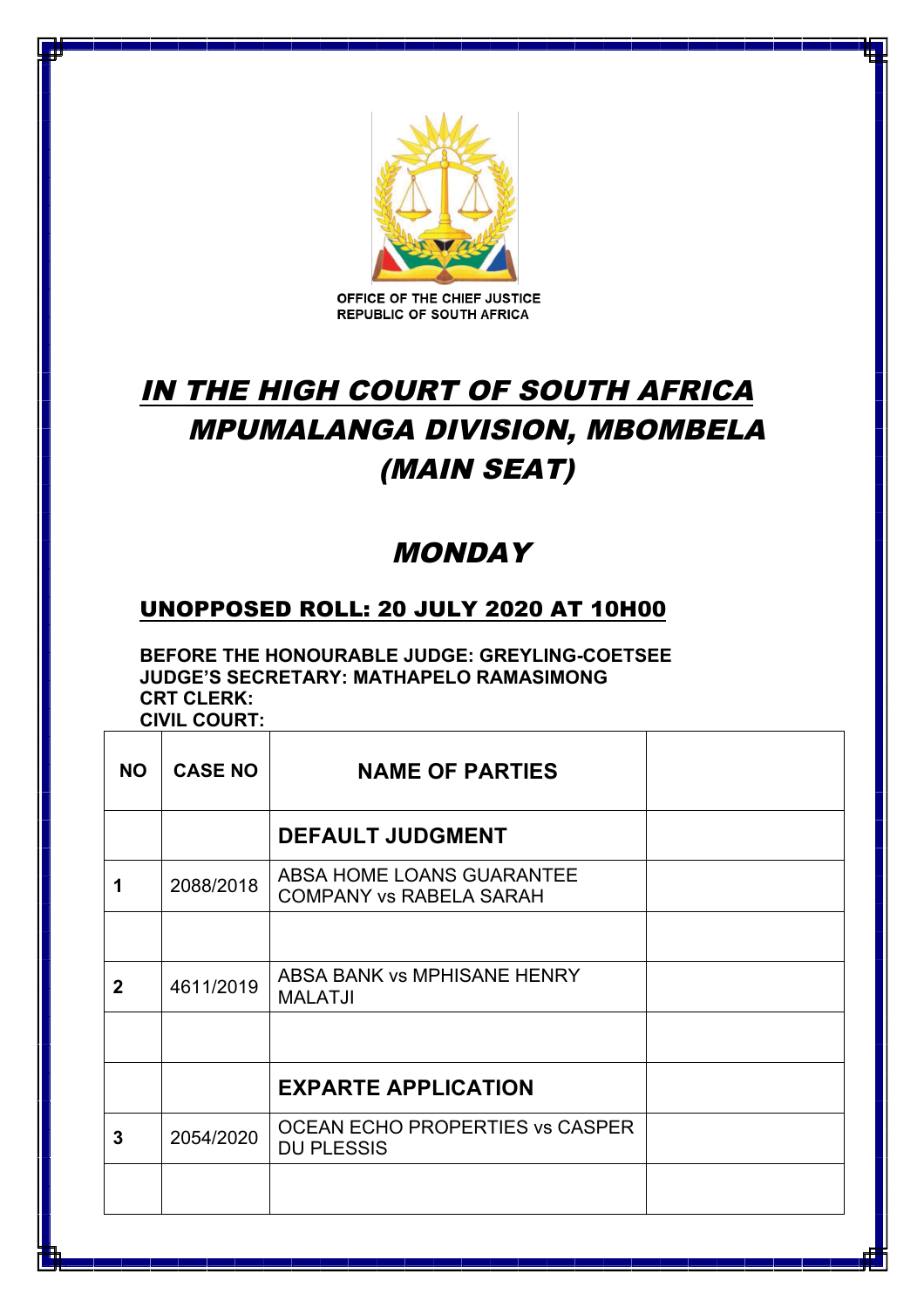| 2138/2020 | MATTSCAPES (PTY) LTD                                            |                                                                                                                                |
|-----------|-----------------------------------------------------------------|--------------------------------------------------------------------------------------------------------------------------------|
|           |                                                                 |                                                                                                                                |
|           |                                                                 |                                                                                                                                |
| 679/2020  | <b>LUBISI SN vs INFORMATION OFFICER</b><br>DEPARTMENT OF HEALTH |                                                                                                                                |
|           | <b>MDHLULI TN vs INFORMATION OFFICER</b>                        |                                                                                                                                |
|           | DEPARTMENT OF HEALTH                                            |                                                                                                                                |
| 533/2020  | NZIMA MV vs INFORMATION OFFICER<br>DEPARTMENT OF HEALTH         |                                                                                                                                |
|           |                                                                 |                                                                                                                                |
| 1009/2020 | MKHWANAZI PN vs INFORMATION<br>OFFICER DEPARTMENT OF HEALTH     |                                                                                                                                |
|           |                                                                 |                                                                                                                                |
| 1003/2020 | <b>CHAUKE C vs INFORMATION OFFICER</b><br>DEPARTMENT OF HEALTH  |                                                                                                                                |
|           |                                                                 |                                                                                                                                |
| 2102/2020 | <b>RUSTERNBURG PLATINUM MINE vs</b><br><b>ZERELDA HULSCHER</b>  |                                                                                                                                |
|           |                                                                 |                                                                                                                                |
| 621/2020  | PROPERTY OWNER INTEREST vs CITY<br>OF MBOMBELA AND OTHERS       |                                                                                                                                |
|           |                                                                 |                                                                                                                                |
|           | 1609/2019<br>733/2020<br>934/2020                               | <b>OTHER MATTERS</b><br><b>VAN VEIJEREN ABRAHAH vs</b><br>LISENGA GM vs MINISTER OF POLICE<br><b>DEAN MOUTON VS BIANCA NEL</b> |